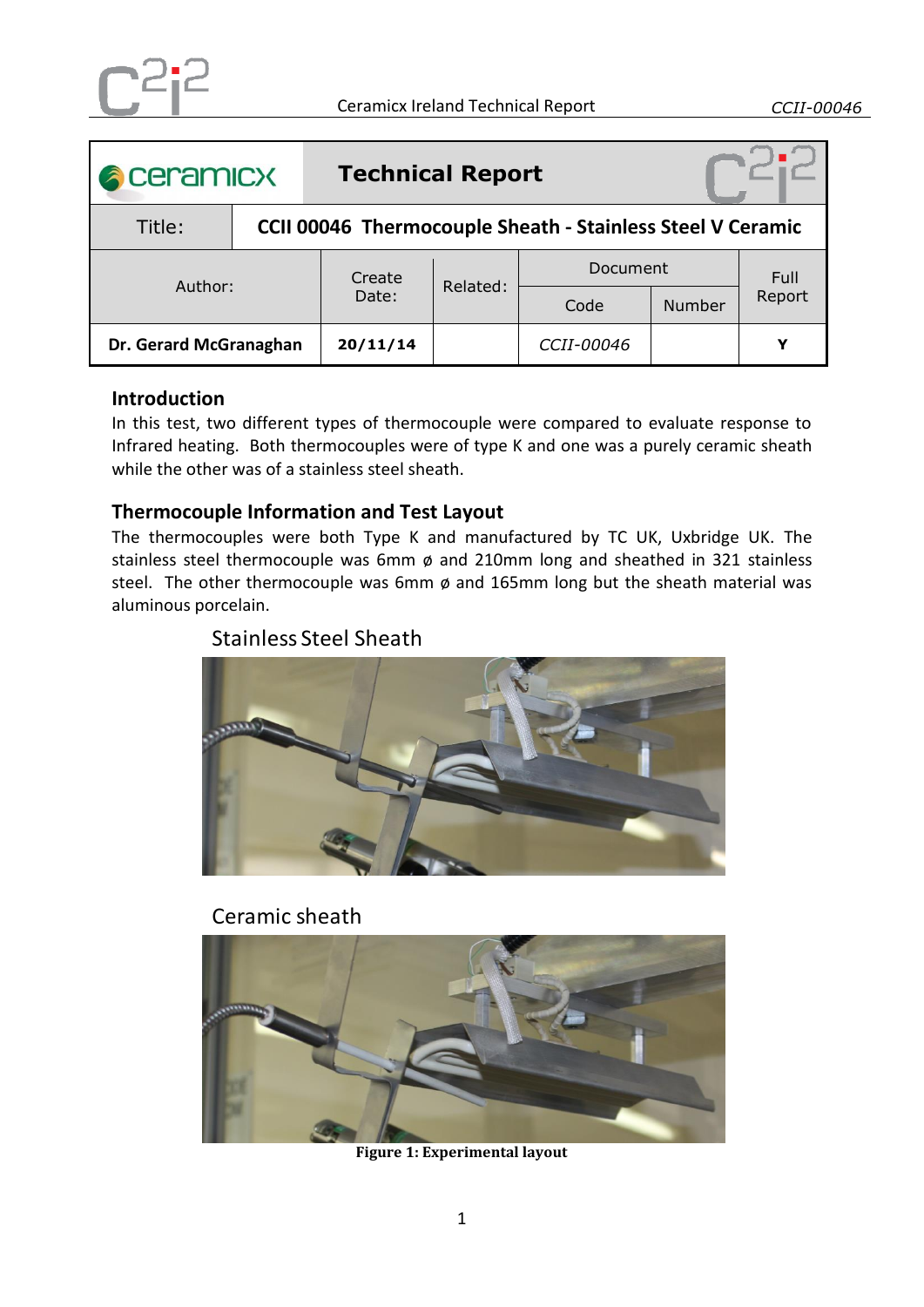

Firstly both of the thermocouples were set up under an FTE 650W element. A bracket was fabricated to hold both elements in the same test position to allow for the 45mm difference in length between stainless steel and porcelain sheaths. Therefore the tips of the thermocouple were located in identical test positions as shown in [Figure 1.](#page-0-0) Test time was 500seconds.

### **Results**

The results are shown below in figure 2. The reaction of the ceramic sheathed thermocouple was much faster than the stainless steel thermocouple. The ceramic thermocouple reached a temperature of 100°C in approximately 51 seconds. Whereas the stainless steel thermocouple took 242 seconds to reach the same temperature. The ceramic thermocouple also reached a maximum temperature of approximately 196°C in 470 seconds while the highest temperature the stainless steel thermocouple reached was approximately 125°C



**Figure 2: Results of infrared heating rate for ceramic and stainless steel sheathed thermocouples .**